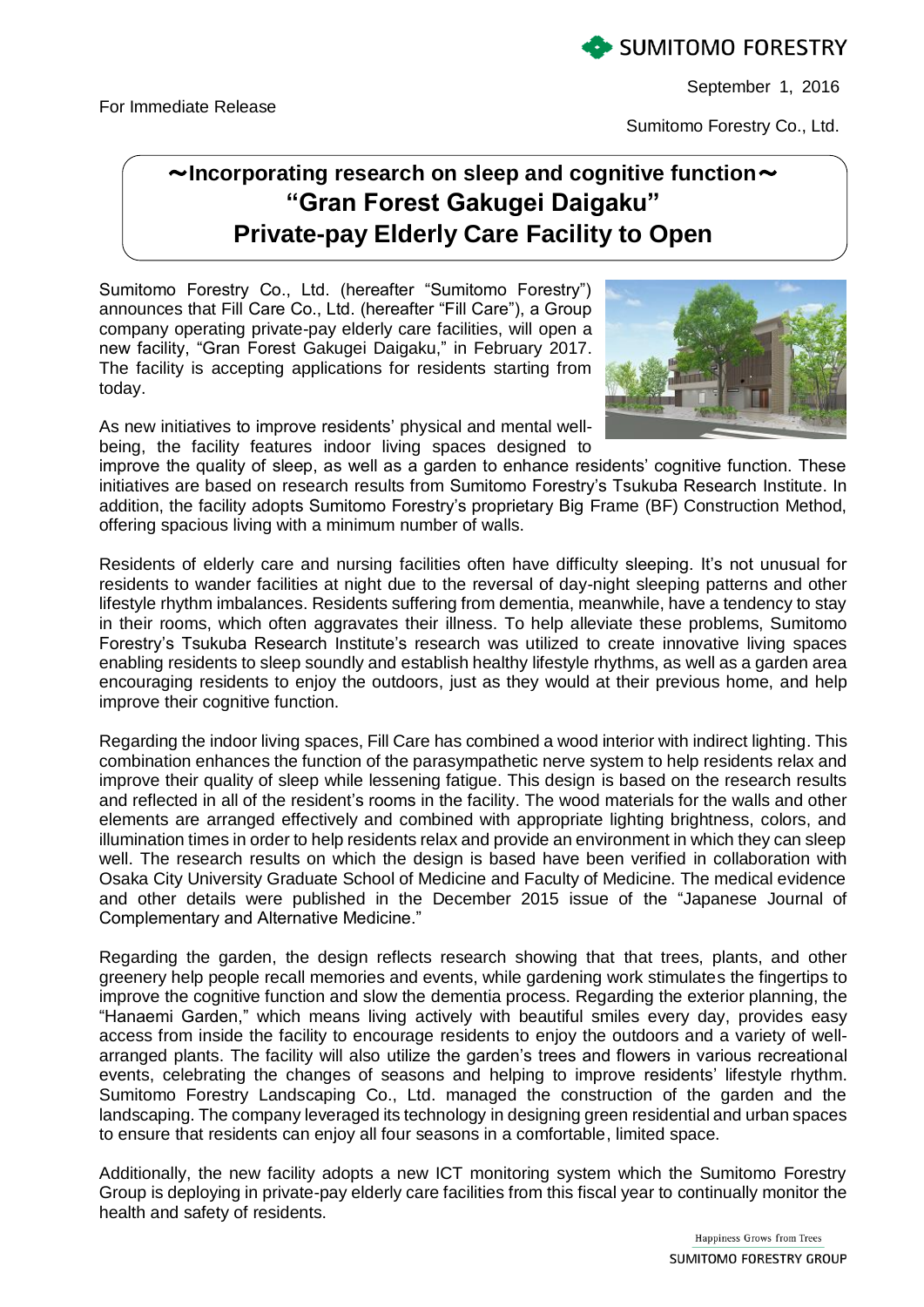

Regarding the building construction, the Housing Division's MOCCA (Timber Solutions) Department, which builds medium- and large-sized wooden structures, managed the facility's design and construction. The department leveraged the Sumitomo Forestry Group's know-how in the custombuilt detached houses business to create spaces featuring the warmth of wood in wooden flooring and fittings and provide living spaces with the same relaxing comfort as a private home. The cafeteria, where all the residents gather, features high-grade oak flooring. The shock-absorbent underfloor materials ensure safety in the event of a fall, as well as sound insulation.

Fill Care plans to increase its portfolio of elderly care facilities from the current 10 facilities to 20 facilities by fiscal 2019. "Gran Forest Gakugei Daigaku" will become the 12<sup>th</sup> facility under its management.

The Sumitomo Forestry Group will continue to offer a unique level of security and services to promise spaces where residents can live comfortably and enjoy an enriching senior lifestyle.

## **Reference**

| ■ Overview of the facility |                                                              |
|----------------------------|--------------------------------------------------------------|
| Facility name:             | "Gran Forest Gakugei Daigaku"                                |
| Location:                  | 3-13-5 Gohongi, Meguro-ku, Tokyo                             |
| Nearest station:           | 6 minutes by foot from Gakugei-daigaku Station, Tokyu Toyoko |
| Site area:                 | Line: 2,008.97 $m2$                                          |
| Floor space:               | 2,832.37 $m2$                                                |
| Structure:                 | Wood                                                         |
| Completion:                | December 2016                                                |
| Capacity:                  | 64 residents                                                 |
| Rooms:                     | 64 units                                                     |
| Monthly fee (reference):   | ¥276,000 for basic plan (subject to change)                  |

## **Details of Tsukuba Research Institute's Research and "Gran Forest Gakugei Daigaku" Features**

#### **(1) Living spaces**

i**. Living environments to improve sleep quality and facilitate a comfortable sleep**

To ensure a comfortable sleep, each of the living spaces is designed with wood interiors which absorb blue light from lighting fixtures and make it easier for residents to fall asleep. Residents can also control the lighting by setting the timer to gradually dim the lights 30 minutes before going to bed and gradually brighten the lights 30

minutes before waking. With a single controller,



Image of living space lighting

residents can create an environment ideal for their sleeping rhythm.

The Tsukuba Research Institute's research on improving sleep quality found that the optical properties of wood (significant absorption of blue light rays) can be leveraged by using wood as reflectors for the indirect lighting. The institute conducted medical experiments showing the benefits of wood on improving sleep quality and lessening fatigue.

The combination of a wood interior and indirect lighting can create a positive sleep environment by helping residents transition to a parasympathetic nerve state conducive to relaxation and before sleep. This supports residents' quality of sleep and lessens their fatigue. The research on which this approach is based was recognized by the "Japan Wood Design Award 2015" Chairman's Commendation Award.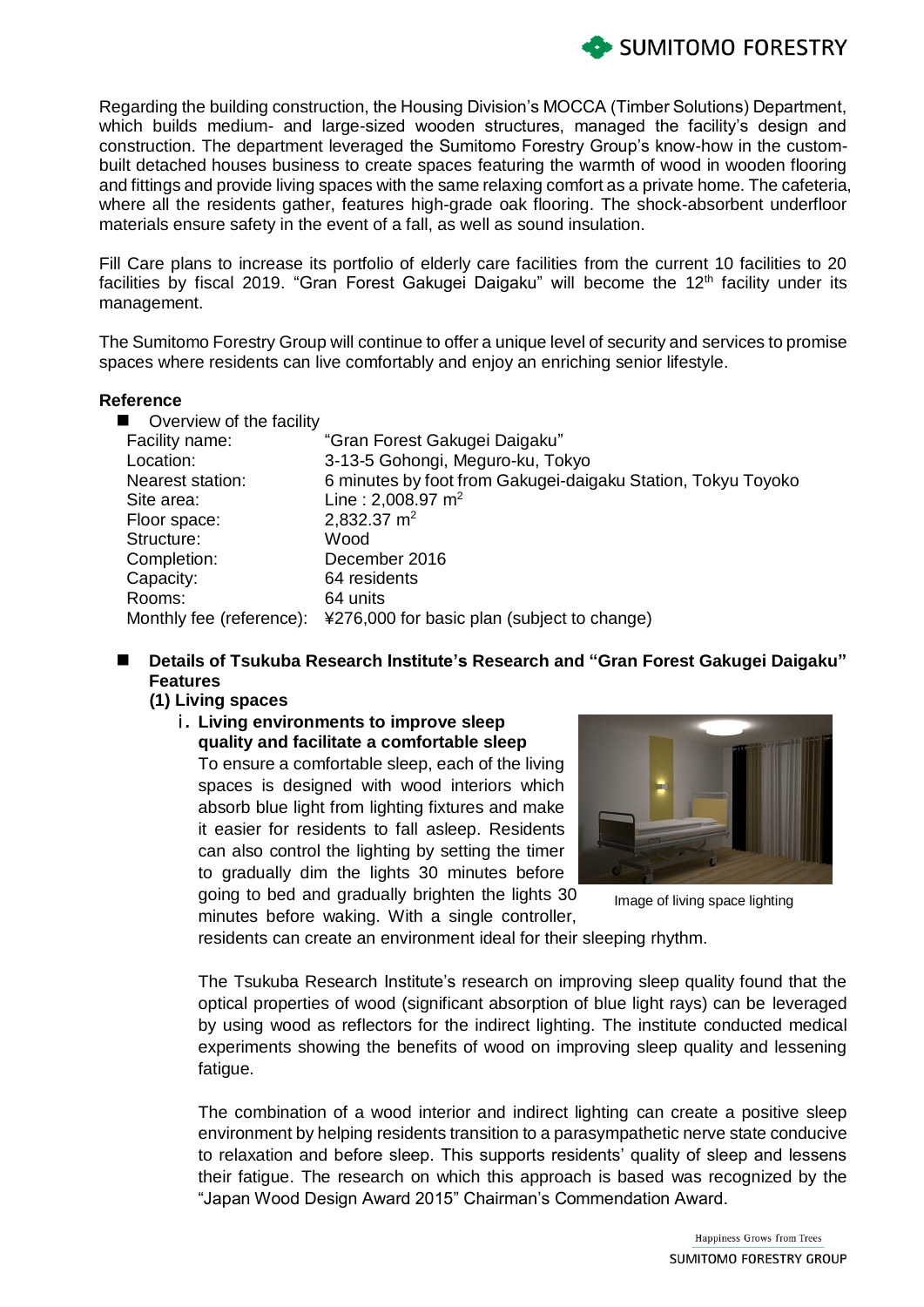

## **ii. ICT monitoring system provides more robust nursing**

The ICT monitoring system collects and analyzes information from multiple bed and motion sensors, as well as environmental data such as indoor temperature. Nursing staff can access this information from computers and smartphones to monitor residents' activities in real-time.

Injuries from falls and other accidents can also be prevented by monitoring when residents have woken and left their beds. Among the other benefits to sleep management, daytime exercise can be increased for residents who sleep long hours during the day and wander the facility at night, so as to improve the quality of their nighttime sleep. This style of sleep time management will improve the daily quality of life of each individual resident, fulfilling Fill Care's management philosophy of "Warm and caring nursing care, like a family."

## **(2) Exterior**

## **i. "Hanaemi Garden" developed specifically for elderly facility in hopes of improving cognitive function**

Fill Care facilities are designed to encourage residents to freely enjoy the outdoors, as they did at their own private homes, and experience the seasons and greenery to live active daily lives. Based on that approach, the company collaborated with the Tsukuba Research Institute to develop a garden which residents can easily access and enjoy.

The garden name, "Hanaemi," combines the words "hana," or blooming flower, with "emi," or smile, to represent the goal of naturally encouraging brilliant, blooming smiles whenever residents enter the garden.

## **Seven main features of "Hanaemi Garden"**

| Seven main features of "Hanaemi Garden" |                                                                                                                                                                                                                                                                                             |
|-----------------------------------------|---------------------------------------------------------------------------------------------------------------------------------------------------------------------------------------------------------------------------------------------------------------------------------------------|
| (1) Four seasons<br>in view:            | The garden is easily seen from inside the facility and naturally positioned within<br>eyesight to encourage residents to venture outdoors.                                                                                                                                                  |
| (2) Intimate<br>garden size:            | The garden is small enough for residents to grasp and enjoy at leisure                                                                                                                                                                                                                      |
| (3) Budding flower<br>beds:             | The height of the flower beds is designed so that even residents in wheelchairs<br>can enjoy the flowers, while the close proximity of the plants makes the garden<br>enjoyable for residents with poor eyesight.                                                                           |
| (4) Familiar<br>plants:                 | The garden includes many plants and flowers familiar to residents which have<br>been commonly used in Japanese gardens over the years and for tea ceremony.<br>This helps residents recall past events and encourages communication among<br>residents to help them build closer relations. |
| (5) Plant labels:                       | The nameplates help residents become familiar with the plants, facilitating<br>attachment and communication.                                                                                                                                                                                |
| (6) Easy access:                        | Residents can safely access outdoor areas, encouraging their interest in the<br>garden.                                                                                                                                                                                                     |
| (7) Convenient<br>watering:             | Watering equipment is conveniently positioned to care for plants and wash hands<br>after gardening work.                                                                                                                                                                                    |